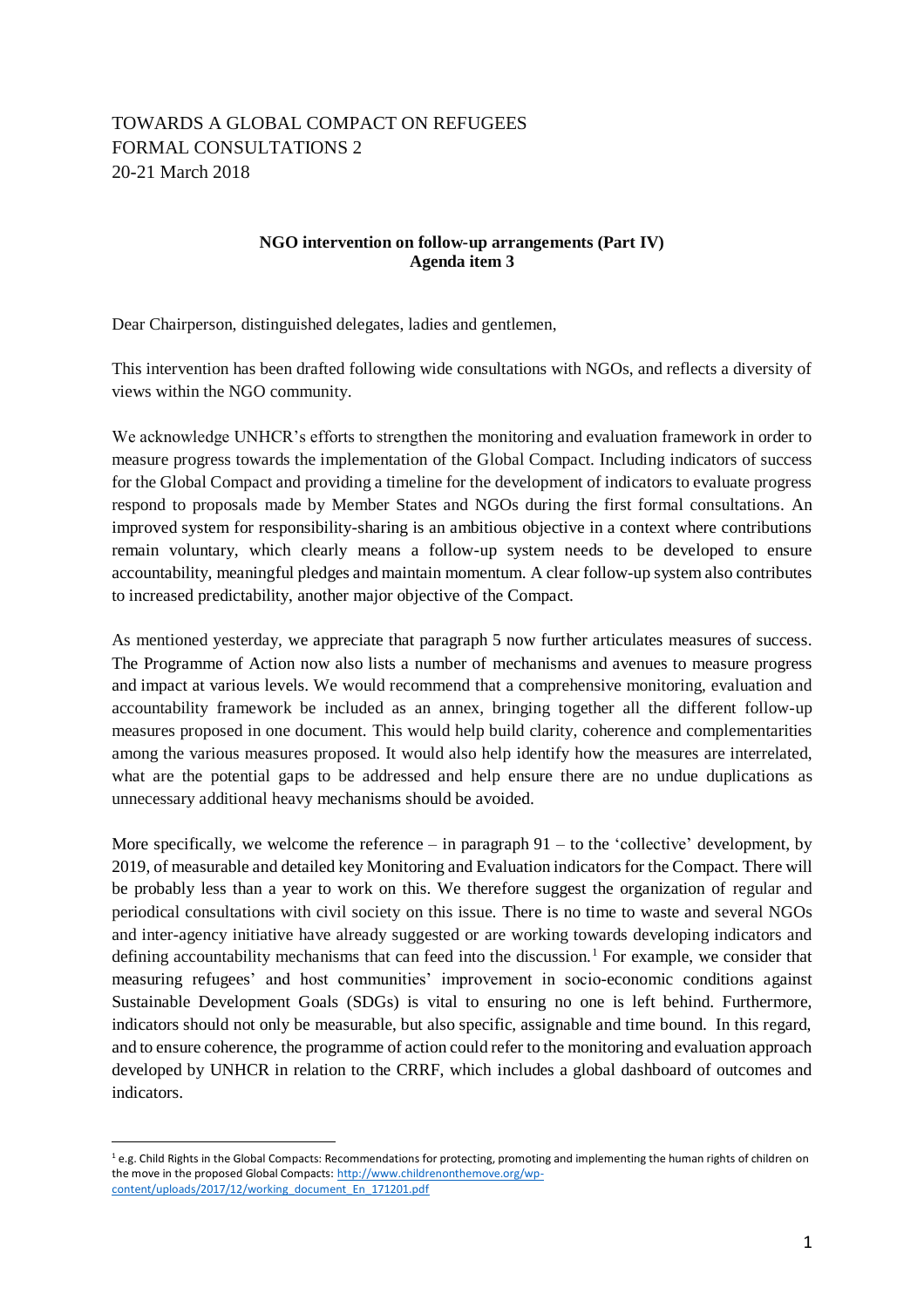Of equal importance to socio-economic measures will be the monitoring of legal frameworks and policies that create the enabling conditions for refugee self-reliance. This includes monitoring laws, policies, and practices at the national level – for example, national governance frameworks – in their fulfilment of refugees' ability to move freely, live safely, work lawfully and access education, health, and other essential services. We recommend that measurable indicators include fulfilment of key human rights standards and States' efforts toward respecting and promoting such rights. This way, as mentioned under Agenda Item 2 today, the programme of action should not only measure the cost and impact of hosting, protecting and assisting refugees, but also refugees' contributions to host societies. Moreover, to link this to follow-up processes, we believe that efforts need to be made to measure improvements in refugee welfare, which will allow this exercise to be comprehensive. Parameters for measurement should be all encompassing and include social, economic and protection dimensions.

At the global level, the first draft includes proposals for several follow-up measures. We note that the global refugee summit will provide an opportunity to monitor implementation against pledges every three years. But we will still need clarity on how pledges made at the global refugee summits relate to pre-defined indicators and other mechanisms such as the Platform and solidarity conferences. We would recommend that States provide targeted progress reports on their pledges before each refugee summit, which should be made available openly. We would also appreciate further details on how UNHCR's annual reporting to the General Assembly links with the three-year stocktaking cycle of the global refugee summits. The role of the Executive Committee of the High Commissioner's Programme (ExCom) *vis-à-vis* the follow-up mechanisms and the global refugee summits also needs to be clarified and specified since ExCom is mentioned at paragraph 26, in relation to the Global Support Platform, but not in the Follow-up section. Moreover, clearer linkages will also need to be created between global refugee summits and SDG reviews, not only until 2030, but also along the way. Stronger links with human rights and accountability processes will also be important.

For specific structures aimed at mobilising support including the Global Support Platform, solidarity conferences and country Compacts, collective outcomes, targets and associated follow-up and review mechanisms will have to be defined. We note that the follow-up mechanisms mentioned in the zero draft in relation to solidarity conferences has now been removed. While global refugee summits allow for stocktaking of pledges every three years, it is equally important to be able to follow-up on pledges made in relation to specific situations. In addition, development of comprehensive plans at the national and regional levels offer an opportunity to measure progress. Detailing how these plans will be developed and clearly laying out the objectives and parameters of these plans, and the related followup mechanisms, will be crucial to ensure accountability.

We note that the first draft remains vague on defining accountability towards refugees and host populations. In particular, there is only passing mention of refugee participation in platforms such as the global refugee summits, the Global Support Platform and national arrangements. The global refugee summits should provide refugees the opportunity to participate in monitoring progress towards the implementation of the goals of the Global Compact because ultimately success will need to be measured in terms of concrete improvements in the lives of refugees and host communities. We would like to reiterate that the programme of action should underline the importance of accountability to affected populations and facilitate refugee participation at all levels. Women, youth, girls and boys, and refugee with disabilities must be systematically included in decision-making on how we measure progress on the Global Compact, including in both the development of indicators and their monitoring and evaluation. Indicators must be gender and age sensitive.